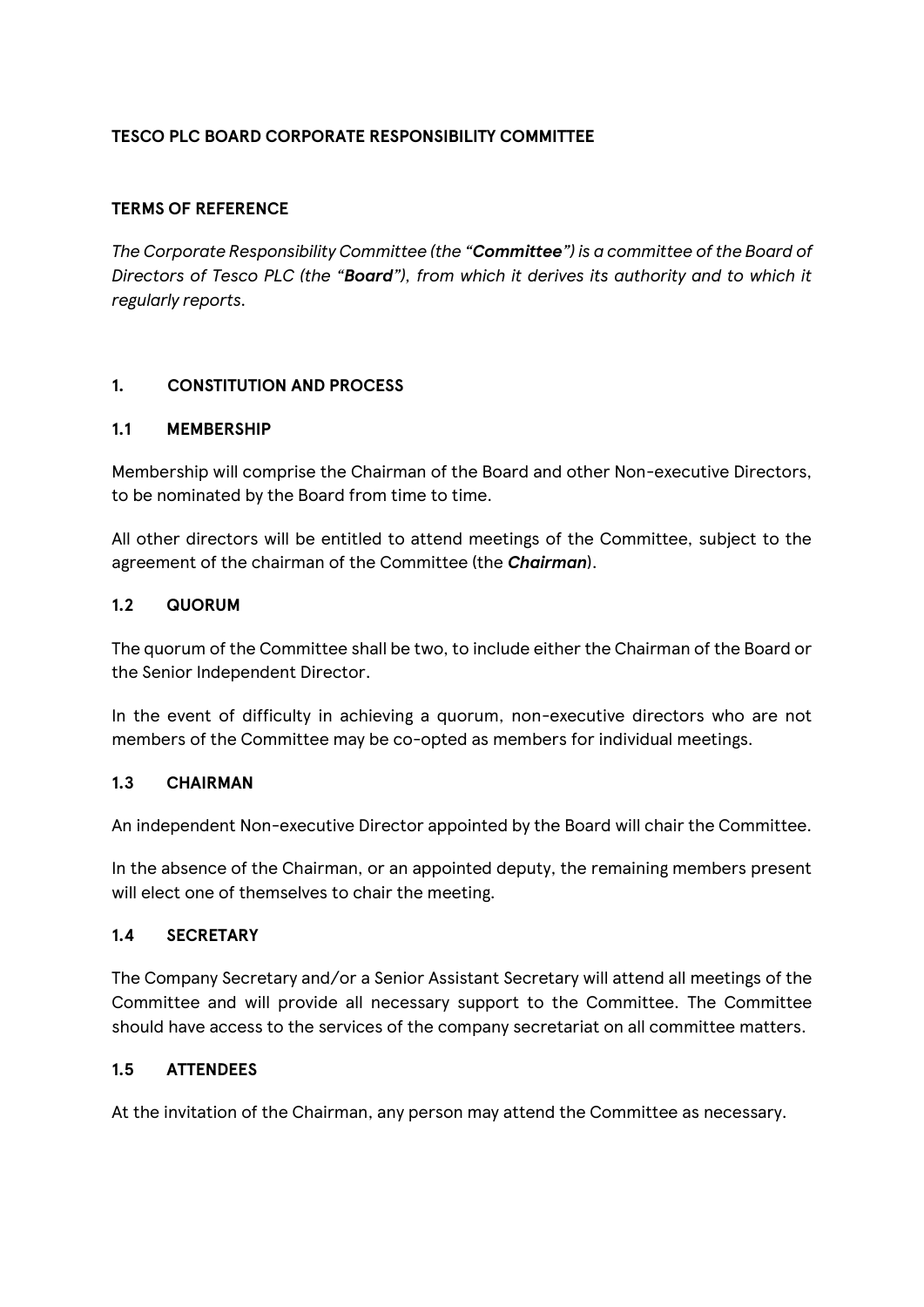# **1.6 MEETINGS AND REPORTING**

The Committee will meet at least three times a year, and on such other occasions the Chairman sees fit.

The Chairman may convene a meeting of the Committee at any time on reasonable notice to consider any matter falling within these Terms of Reference.

## **1.7 MINUTES AND REPORTING**

The minutes of each meeting will be circulated to all directors and attendees as appropriate.

Reports will be made to the Board following each meeting of the Committee by the Chairman of that meeting.

## **1.8 DISCLOSURE**

An annual report on the activities of the Committee during the year will be disclosed in the Annual Report of the Company. The Chairman of the Committee, or a deputy chosen from its membership, will be available at the Annual General Meeting of the Company to answer questions which relate to the work of the Committee.

#### **1.9 TRAINING**

The Committee, via the Company Secretary, will make available to new Members of the Committee a suitable induction process and, for existing Members, ongoing training where appropriate and as discussed with the Committee.

#### **1.10 COMMITTEE SELF-ASSESSMENT**

The Committee will conduct an annual self-assessment of its performance and effectiveness, including its Terms of Reference, and report conclusions and recommendations for change to the Board.

# **2. SCOPE OF AUTHORITY**

The Committee is a committee of the Board to which it will report on a regular basis. The Committee is concerned with the business of the entire Group and its authority extends to all relevant matters relating to Tesco PLC and its business units and subsidiaries.

The Committee has authority to investigate any matters within its responsibilities and to obtain such information as it may require from any director, officer or employee of the Group.